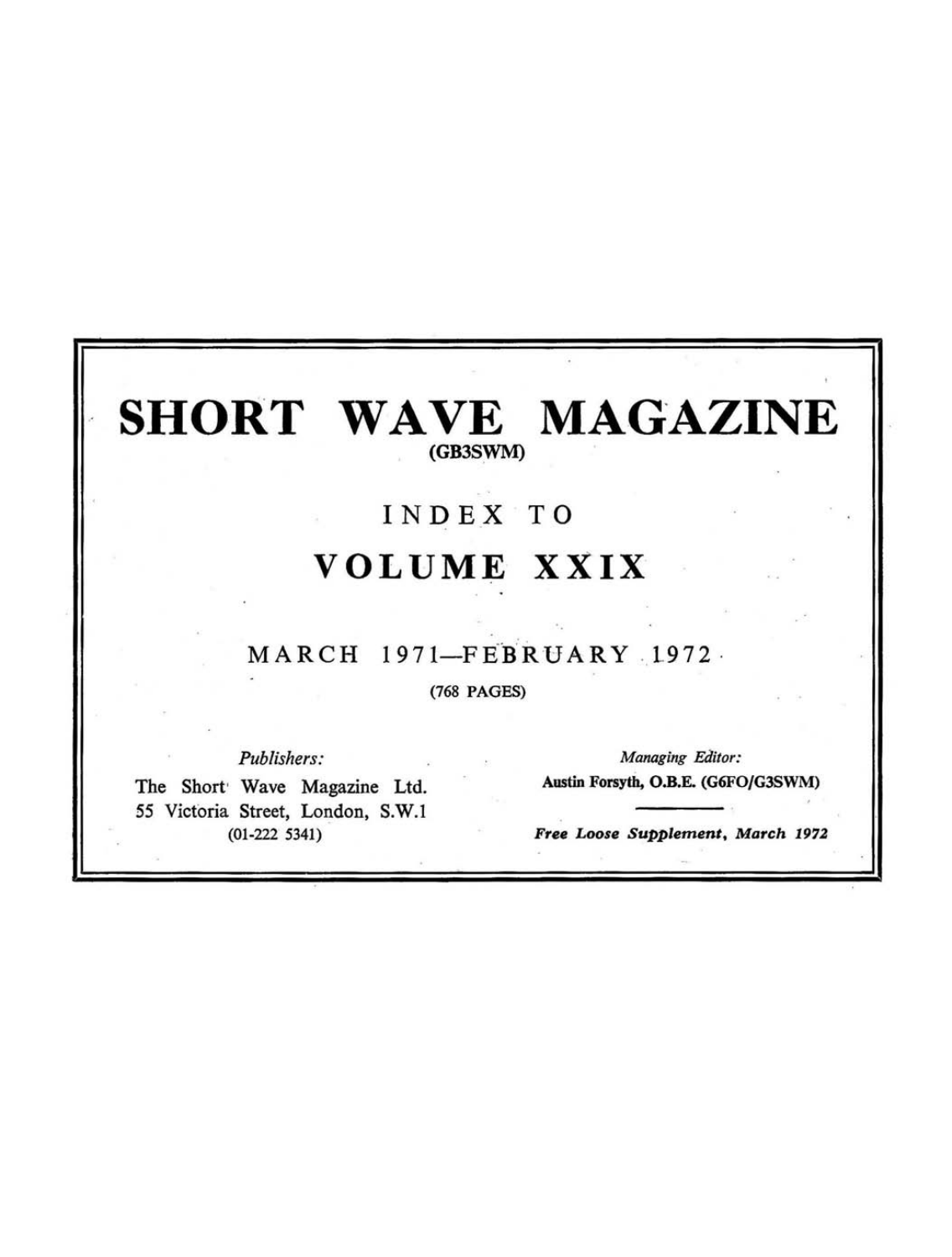## **INDEX TO PRINCIPAL ARTICLES**

*Alphabetically by Titles* 

|                                                                    | Page |                                                                                                   | Page |
|--------------------------------------------------------------------|------|---------------------------------------------------------------------------------------------------|------|
|                                                                    |      |                                                                                                   |      |
| Automatic Dot-Dash Sender Mar 22                                   |      |                                                                                                   |      |
|                                                                    |      | Mobile Scene, The (feature) March to October<br>Monitor and Tune-Up Unit Monitor and Tune-Up Unit |      |
|                                                                    |      |                                                                                                   |      |
|                                                                    |      |                                                                                                   |      |
|                                                                    |      |                                                                                                   |      |
| <b>BOOK REVIEWS:</b>                                               |      |                                                                                                   |      |
|                                                                    |      |                                                                                                   |      |
|                                                                    |      |                                                                                                   |      |
|                                                                    |      |                                                                                                   |      |
| Build-Up of a Transmitter Layout,                                  |      |                                                                                                   |      |
| -1990                                                              |      |                                                                                                   |      |
|                                                                    |      |                                                                                                   |      |
|                                                                    |      |                                                                                                   |      |
|                                                                    |      |                                                                                                   |      |
| Cheap General-Coverage Receiver,                                   |      | Personal Portable for Two Metres.                                                                 |      |
| Part I $\frac{1}{2}$ Part I $\frac{1}{2}$                          |      |                                                                                                   |      |
|                                                                    |      |                                                                                                   |      |
|                                                                    |      |                                                                                                   |      |
| "Communication and DX News" (feature) monthly                      |      |                                                                                                   |      |
|                                                                    |      | Radio Amateur's Examination (R.A.E.)                                                              |      |
| Competition—Editorial 1955<br>Conical Monopole Aerial, The May 160 |      |                                                                                                   |      |
|                                                                    |      |                                                                                                   |      |
|                                                                    |      | Reasoning-Editorial <b>Example 20</b> May 143                                                     |      |
|                                                                    |      | Regulated Power Supply Unit for Bench Work Feb 736                                                |      |
|                                                                    |      | Resumption-Editorial [17] Apr 77                                                                  |      |
|                                                                    |      |                                                                                                   |      |
| Design for a Three-Band CW Transmitter Jan 662                     |      |                                                                                                   |      |
|                                                                    |      |                                                                                                   |      |
|                                                                    |      |                                                                                                   |      |
|                                                                    |      | Satellite Reception Made Easy,                                                                    |      |
|                                                                    |      | Part II <b>Mart</b> 14                                                                            |      |
|                                                                    |      | Part III <b>manufacture 1290</b>                                                                  |      |
|                                                                    |      |                                                                                                   |      |
|                                                                    |      |                                                                                                   |      |
| Electronic Morse Code Generators, Part IV Feb 741                  |      | Some Non-Amateur Frequency Allocations Apr 103                                                    |      |
|                                                                    |      |                                                                                                   |      |
|                                                                    |      |                                                                                                   |      |
| G3BEW Club Project, The Nov 551                                    |      |                                                                                                   |      |
| Going NBFM on Two Metres 4pr 92                                    |      |                                                                                                   |      |
|                                                                    |      |                                                                                                   |      |
|                                                                    |      |                                                                                                   |      |
|                                                                    |      | Telecommunications & The London Science                                                           |      |
|                                                                    |      |                                                                                                   |      |
|                                                                    |      |                                                                                                   |      |
|                                                                    |      |                                                                                                   |      |
|                                                                    |      |                                                                                                   |      |
|                                                                    |      |                                                                                                   |      |
| International London Components Show-                              |      | Transmitting Antennae for Small Gardens Oct 475                                                   |      |
|                                                                    |      | Trend-Editorial <b>Example 20</b> Nov 529                                                         |      |
|                                                                    |      |                                                                                                   |      |
|                                                                    |      |                                                                                                   |      |
| JR-310, More Modifications for the <i>Dec</i> 601                  |      | Two-metre Portable Transistorised Transmitter Jun 222                                             |      |
|                                                                    |      |                                                                                                   |      |
| Katsumi CW Monitor & Electronic KeyerJul 281                       |      |                                                                                                   |      |
|                                                                    |      |                                                                                                   |      |
|                                                                    |      | Vehicle Noise Suppression for Mobile Operation Oct 478                                            |      |
| Listeners-Editorial <b>Example 2018</b> Sep 399                    |      |                                                                                                   |      |
|                                                                    |      |                                                                                                   |      |
|                                                                    |      | VHF/UHF, Conditions Check for Dec 614                                                             |      |
| MCC, The Twenty-Sixth,                                             |      |                                                                                                   |      |
| Identification Codes, Rules Oct 497, Nov 563                       |      |                                                                                                   |      |
| Reports and Results Jan 686                                        |      | $\mathcal{S}_{en}$ 400<br>Wavemeter for VHF                                                       |      |
|                                                                    |      |                                                                                                   |      |

|                                                         | Page | Page                                              |
|---------------------------------------------------------|------|---------------------------------------------------|
|                                                         |      |                                                   |
|                                                         |      | Measurement of P.E.P.                             |
|                                                         |      |                                                   |
|                                                         |      |                                                   |
|                                                         |      |                                                   |
|                                                         |      |                                                   |
|                                                         |      |                                                   |
| <b>BOOK REVIEWS:</b>                                    |      |                                                   |
|                                                         |      |                                                   |
|                                                         |      |                                                   |
|                                                         |      |                                                   |
| Build-Up of a Transmitter Layout,                       |      |                                                   |
|                                                         |      | Outdoors-Editorial <b>Example 209</b> Jun 209     |
|                                                         |      |                                                   |
|                                                         |      |                                                   |
| Cheap General-Coverage Receiver,                        |      | Personal Portable for Two Metres.                 |
| Part I $\frac{1}{2}$ Part I $\frac{1}{2}$               |      |                                                   |
|                                                         |      |                                                   |
|                                                         |      |                                                   |
|                                                         |      |                                                   |
| "Communication and DX News" (feature) monthly           |      | Radio Amateur's Examination (R.A.E.)              |
| Competition-Editorial manufacturers Aug 355             |      |                                                   |
| Conical Monopole Aerial, The May 160                    |      |                                                   |
|                                                         |      | Reasoning-Editorial <b>Manual</b> May 143         |
|                                                         |      | Regulated Power Supply Unit for Bench WorkFeb 736 |
|                                                         |      |                                                   |
|                                                         |      |                                                   |
|                                                         |      |                                                   |
| Design for a Three-Band CW Transmitter Jan 662          |      |                                                   |
|                                                         |      |                                                   |
|                                                         |      | Satellite Reception Made Easy,                    |
|                                                         |      | Part II $\frac{1}{2}$ Mar 14                      |
| Divided-Editorial Communications Jul 273                |      |                                                   |
|                                                         |      |                                                   |
|                                                         |      |                                                   |
| Electronic Morse Code Generators, Part IV Feb 741       |      |                                                   |
|                                                         |      |                                                   |
|                                                         |      |                                                   |
| $\mathcal{C}_{\mathbf{m}}$ .                            |      |                                                   |
| G3BEW Club Project, The _______________________ Nov 551 |      |                                                   |
|                                                         |      |                                                   |
|                                                         |      |                                                   |
|                                                         |      | Telecommunications & The London Science           |
| GW3UUZ, Nash Point                                      |      |                                                   |
|                                                         |      |                                                   |
|                                                         |      |                                                   |
|                                                         |      |                                                   |
|                                                         |      |                                                   |
|                                                         |      |                                                   |
| International London Components Show-                   |      |                                                   |
| $Report$ $Aug 355$                                      |      |                                                   |
| Jamboree-on-the-Air, 1971—ReportDec 616                 |      |                                                   |
|                                                         |      |                                                   |

| Vehicle Noise Suppression for Mobile Operation Oct 478 |                    |
|--------------------------------------------------------|--------------------|
|                                                        | $_{\dots}$ May 155 |
| "VHF Bands" (feature)                                  | monthly            |
| VHF/UHF, Conditions Check for                          | Dec 614            |
| VXO for Two Metres                                     | Nov <sub>540</sub> |
|                                                        |                    |

*Reports and Results ................................................................ ..Jan \_686* Wavemeter for *VHF ........................................................................ Sep 400*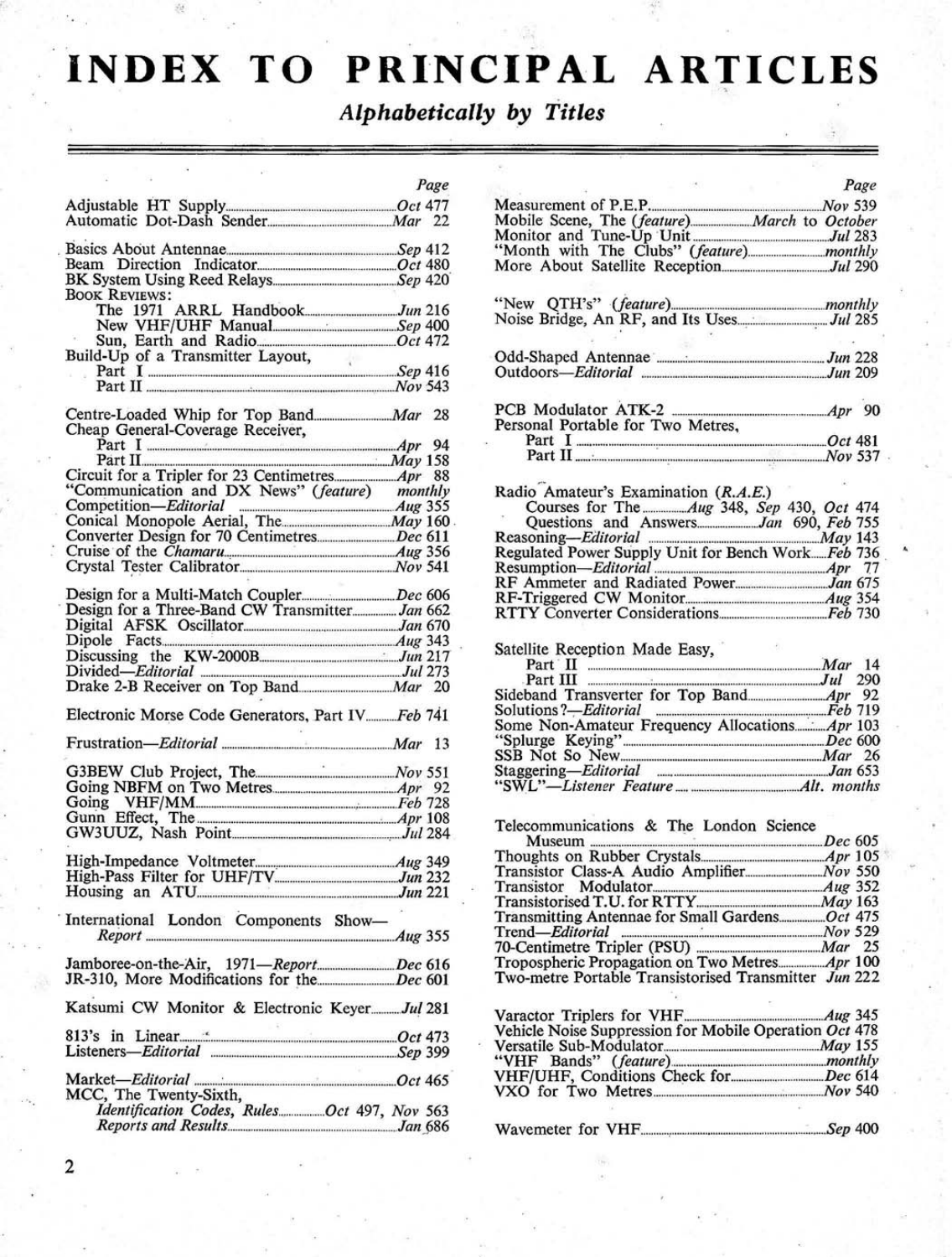### **PRINCIPAL ARTICLES-BY ISSUES MONTHLY**

#### Features which appear every month are not included

#### *MARCH,1971*

Automatic Dot-Dash Sender A 70-Centimetre TripIer (PSU) Centre-Loaded Whip for Top Band Drake 2-B Receiver for Top Band Satellite Reception Made Easy, Part II<br>SSB Not So New "SWL"-Listener Feature, HPX Rules

#### *APRIL,1971*

Cheap General-Coverage Receiver, Part I Circuit for a Tripier to 23 Centimetres Going NBFM on Two Metres Mobile Rally Arrangements Other Man's Station-G3YZX/G3YZY PCB Modulator ATK-2 Sideband Transverter for Top Band Some Non-Amateur Frequency Allocations The Gunn Effect Thoughts on Rubber Crystals Tropospheric Propagation on Two Metres

#### *MAY,* 1971

Cheap General-Coverage Receiver, Part II Conical Monopole Aerial<br>Mobile Scene—Rally Arrangements<br>"SWL"—*Listener Feature*<br>Transistorised T.U. for RTTY Versatile Sub-Modulator

#### *JUNE,1971*

Book Review-1971 Radio Amateur's Handbook Discussing the KW-2000B High-Pass Filter for UHF/TV Housing an ATU Mobile Scene Odd-Shaped Antennae Two-Metre Portable Transistorised Transmitter

#### *JULY,* 1971

An RF Noise Bridge and Its Uses GW3UUZ, Nash Point Katsumi CW Monitor & Electronic Keyer Mobile Scene Monitor and Tune-Up Unit More About Satellite Reception, Part III Other Man's Station-G3YNC Specially on The Air *"SWL"-Listener Feature* 

#### *AUGUST,1971*

Courses for The R.A.E. Cruise of the *Chamaru*  Dipole Facts High-Impedance Voltmeter International London Components *Show-Report*  Mobile Scene Other Man's Station-G3Z0J RF-Triggered CW Monitor Specially on The Air Transistor Modulator Varactor Triplers for VHF

#### *SEPTEMBER, 1971*

Basics About Antennae BK System Using Reed Relays Build-Up of a Transmitter Layout, Part I Courses for The R.A.E. Mobile Scene<br>"New VHF/UHF Manual"—*Book Review*<br>Specially on The Air *"SWL"-Listener Feature*  Wavemeter for VHF

#### *OCTOBER,1971*

Adjustable HT Supply Beam Direction Indicator 813's in Linear MCC, 1971*—Identification Codes, Rules and Zones*<br>Other Man's Station—G3YWS Personal Portable for Two Metres, Part I Pictures from the Mobile Rallies R.A.E. Courses-Final List "Sun, Earth and *Radio"-Book Review*  Transmitting Antennae for Small Gardens Vehicle Noise Suppression for Mobile Operation

#### *NO VEMBER, 1971*

Build-Up of a Transmitting Layout, Part II Crystal Tester Calibrator<br>Measurement of P.E.P. Measurement of P.E.P.<br>Personal Portable for Two Metres, Part II<br>"SWL"-*-Listener Feature*<br>The G3BEW Club Project Transistor Class-A Audio Amplifier VXO for Two Metres

#### **DECEMBER, 1971**

Conditions Check for VHF/UHF Converter Design for 70 Centimetres Design for a Multi-Match Coupler More Modifications for The JR-310 1971 J-O-T-A-Report and Pictures "Splurge Keying" Telecommunications and The London Science Museum

#### *JANUARY,* 1972

Design for a Three-Band CW Transmitter Digital AFSK Oscillator Q. & A. For the R.A.E. *"SWL"-Listener Feature*  The RF Ammeter and Radiated Power Twenty-Sixth MCC, Report and Results

#### *FEBRUARY,* 1972 Electronic Morse Code Generators, Part IV

Going VHF/MM<br>Q. & A. for The R.A.E.—Concluded Regulated Power Supply Unit for Bench Work R TTY Converter Considerations

3